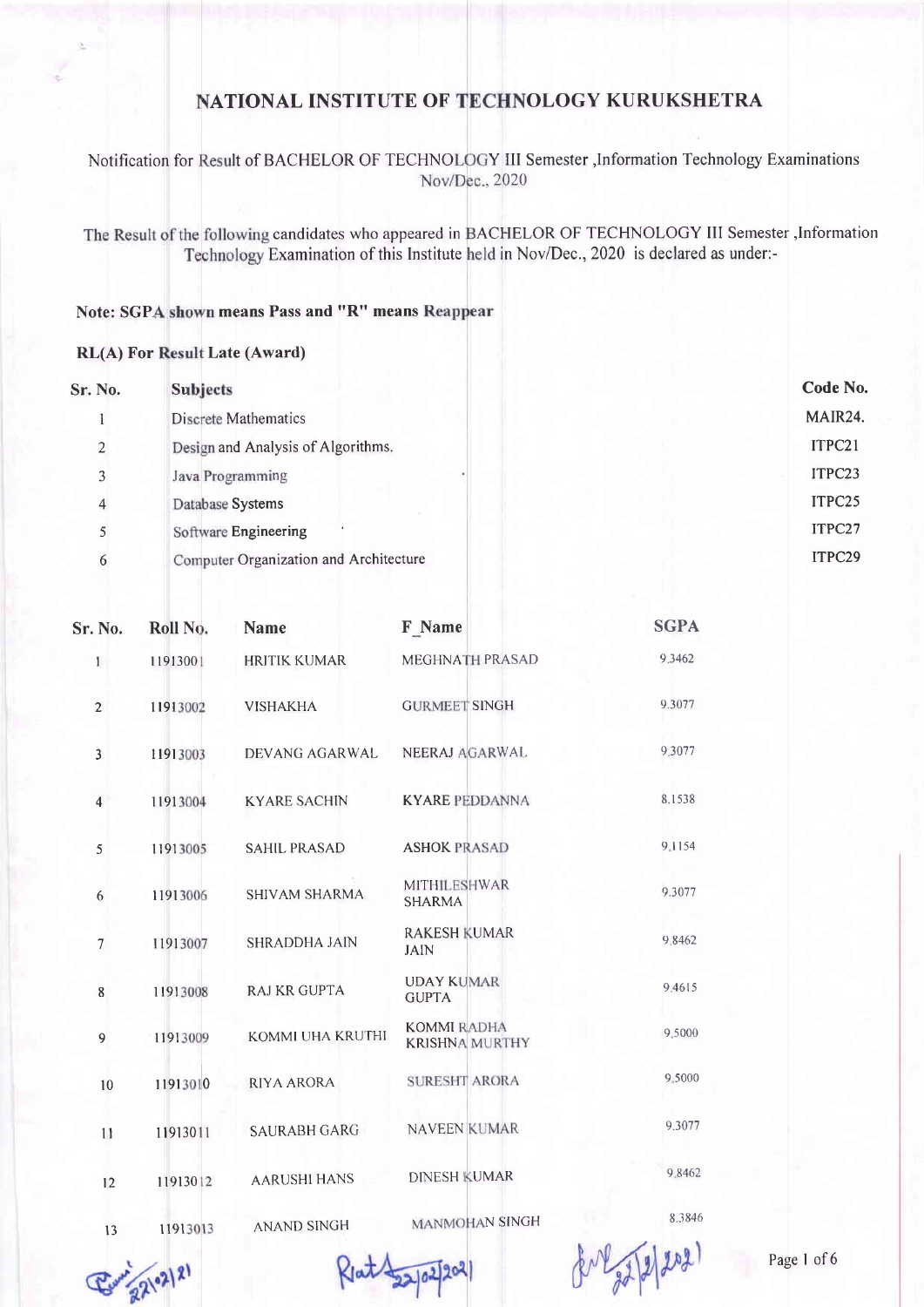Notification for Result of BACHELOR OF TECHNOLOGY III Semester , Information Technology Examinations Nov/Dec., 2020

 $\lambda$ 

| 14 | 11913014 | <b>LAXITA CHAUHAN</b>  | <b>BELI RAM</b>                      | Re. ITPC25(End |
|----|----------|------------------------|--------------------------------------|----------------|
| 15 | 11913015 | <b>ANURAG TYAGI</b>    | <b>SATISH KUMAR</b>                  | 9.8077         |
| 16 | 11913016 | <b>SHUBHAM AGARWAL</b> | <b>DEVI DUTT</b><br><b>AGARWAL</b>   | 8.7692         |
| 17 | 11913017 | <b>ANKESH SINGH</b>    | PREMPAL SINGH                        | 9.6154         |
| 18 | 11913018 | <b>BHAVESH GUPTA</b>   | <b>ASHOK GUPTA</b>                   | 9.4615         |
| 19 | 11913019 | <b>NITIN KAUSHIK</b>   | <b>SUBHASH CHANDER</b>               | 9.6538         |
| 20 | 11913020 | PRADEEP SINGH          | <b>JAGDISH BABU</b>                  | 8.8846         |
| 21 | 11913021 | <b>ANIL</b>            | <b>BALCHAND</b>                      | 8.8077         |
| 22 | 11913022 | NISHANT BIJLIYA        | <b>SHRI RAM BIJLIYA</b>              | 9.4615         |
| 23 | 11913023 | RACHIT RAJ SINGH       | <b>HUKAM SINGH</b>                   | 9.1154         |
| 24 | 11913024 | <b>MAYANK YADAV</b>    | PURAN SINGH                          | 8.9231         |
| 25 | 11913025 | <b>DEEPAK KUMAR</b>    | <b>RAJESH KUMAR</b>                  | 8.9615         |
| 26 | 11913026 | <b>TUSHAR</b>          | <b>SHYAM SUNDER</b>                  | 9.6154         |
| 27 | 11913027 | ANUSHKA SINGHAL        | <b>MANOJ KUMAR</b><br><b>SINGHAL</b> | 9.3077         |
| 28 | 11913028 | <b>ANUBHAV</b>         | <b>BANSILAL</b>                      | 9.3077         |
| 29 | 11913029 | <b>NAVRAJ</b>          | <b>RAHUL YADAV</b>                   | 8.5769         |
| 30 | 11913030 | <b>PARTEEK</b>         | <b>RAMESH KUMAR</b>                  | 9.8077         |
| 31 | 11913031 | <b>ABHISHEK</b>        | SATPAL                               | 9.0000         |
| 32 | 11913032 | SANDEEP MANDAL         | <b>SHANKAR MANDAL</b>                | 9.1538         |
| 33 | 11913033 | NITIN PILANIA          | <b>RAJBIR SINGH</b>                  | 9.3077         |
| 34 | 11913034 | <b>ANSHIKA JAIN</b>    | <b>RAVI JAIN</b>                     | 10.0000        |

 $202)$ Rent dags

der 22/8/2021

Page 2 of 6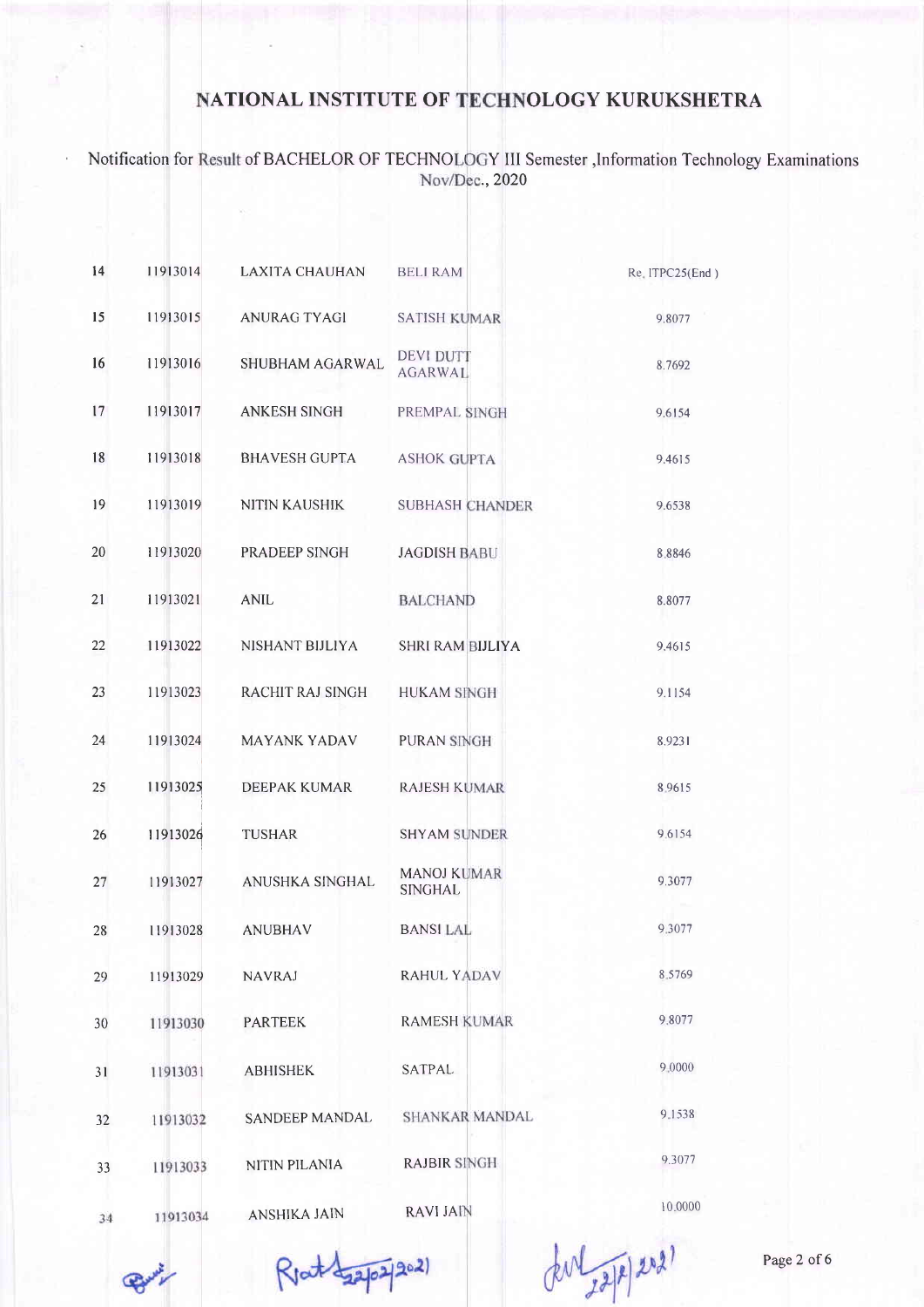Notification for Result of BACHELOR OF TECHNOLOGY III Semester , Information Technology Examinations Nov/Dec., 2020

| 35 | 11913035 | DEVYANSH CHAWLA                       | RAKESH                              | 9.8462  |
|----|----------|---------------------------------------|-------------------------------------|---------|
| 36 | 11913036 | <b>SARANSH GAUTAM</b>                 | <b>BRIJ MOHAN</b><br><b>GAUTAM</b>  | 9.4615  |
| 37 | 11913038 | <b>SHUBHAM DEEP</b>                   | <b>JAI PRAKASH</b>                  | 9.1538  |
| 38 | 11913039 | <b>RASHI GUPTA</b>                    | <b>SUKESH KUMAR</b><br><b>GUPTA</b> | 9.4615  |
| 39 | 11913040 | <b>VIKASH YADAV</b>                   | <b>BINOD KUMAR</b>                  | 8.7692  |
| 40 | 11913041 | NARESH KUMAR                          | <b>RAMESH KUMAR</b>                 | 8.4231  |
| 41 | 11913042 | NAYAN GUPTA                           | <b>MANOJ GUPTA</b>                  | 9.1154  |
| 42 | 11913043 | <b>SUMIT KUMAR</b>                    | <b>SANOJ KUMAR</b>                  | 9.3077  |
| 43 | 11913045 | <b>JAIDEEP</b>                        | <b>PAWAN KUMAR</b>                  | 8.9615  |
| 44 | 11913046 | PANKAJ KUMAR                          | <b>RAM CHAND</b>                    | 9.8077  |
| 45 | 11913047 | <b>CHETAN VERMA</b>                   | <b>BHAGWAN DAS</b><br><b>VERMA</b>  | 10.0000 |
| 46 | 11913048 | <b>SASANE ANIKET</b><br><b>SURESH</b> | <b>SURESH SASANE</b>                | 9,4615  |
| 47 | 11913049 | <b>HIMANSHU THAKUR</b>                | <b>DINESH SINGH</b>                 | 9.5000  |
| 48 | 11913050 | <b>RAVI SHEORAN</b>                   | <b>RAMPHAL</b>                      | 8.2692  |
| 49 | 11913051 | <b>ANAND PRAKASH</b><br>YADAV         | <b>HARI NARAYAN</b><br>YADAV        | 8.8077  |
| 50 | 11913052 | <b>HARSH CHAUHAN</b>                  | PRADEEP CHAUHAN                     | 9.1154  |
| 51 | 11913053 | PARAS BANSAL                          | <b>BHAGWAN DASS</b>                 | 9.6154  |
| 52 | 11913054 | <b>NISHU</b>                          | <b>JOGENDER SINGH</b>               | 9.3077  |
| 53 | 11913055 | SHIVAM AGARWAL                        | DEEPAK AGRAWAL                      | 9.6538  |
| 54 | 11913056 | <b>HARSHIT MEHRA</b>                  | DORI LAL MEHRA                      | 8.8462  |
|    |          |                                       | <b>JAINRIR SINGH</b>                | 9,5000  |

11913057 55

**ANURAG** 

Reat A 22/02/2021

**JAINBIR SINGH** 

M 22/2/2021

Page 3 of 6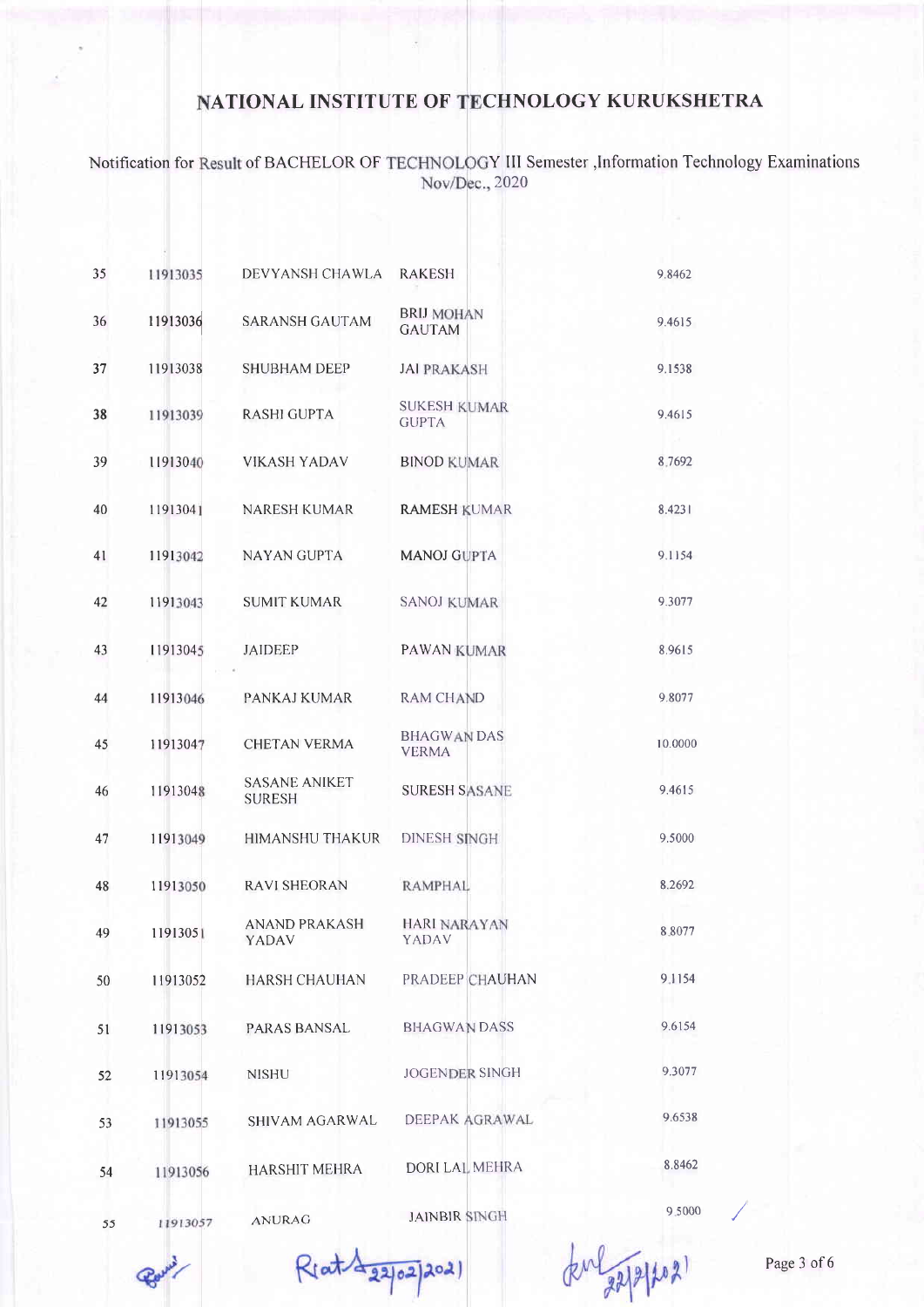Notification for Result of BACHELOR OF TECHNOLOGY III Semester ,Information Technology Examinations Nov/Dec., 2020

| 56 | 11913058 | PAWAN GOYAL                        | <b>AMIT KUMAR</b><br><b>GOYAL</b>           | 9.3077 |
|----|----------|------------------------------------|---------------------------------------------|--------|
| 57 | 11913059 | <b>SHUBHAM BANSAL</b>              | <b>ADESH BANSAL</b>                         | 9.3077 |
| 58 | 11913060 | AMAN KUMAR VERMA                   | <b>PRADEEP KUMAR</b><br><b>VERMA</b>        | 9.4615 |
| 59 | 11913061 | <b>VARSHA SAHU</b>                 | <b>MAHAVEER SAHU</b>                        | 9.6538 |
| 60 | 11913062 | <b>HARDIK SHARMA</b>               | <b>RAJNISH KUMAR</b><br><b>SHARMA</b>       | 9.4615 |
| 61 | 11913063 | <b>AMISHA</b>                      | <b>RAJESH KUMAR</b><br>JANGIR               | 9.8077 |
| 62 | 11913064 | TUSHAR                             | <b>ASHOK KUMAR</b>                          | 9.1154 |
| 63 | 11913065 | DEEPAK YADAV                       | <b>VIJENDER SINGH</b>                       | 9.4615 |
| 64 | 11913066 | <b>ADITYA JAIN</b>                 | <b>CHANDRA PRAKASH</b><br><b>JAIN</b>       | 8.4231 |
| 65 | 11913067 | <b>SHIKHHAR SIINGH</b>             | <b>SUSHIL KUMAR</b>                         | 9.4615 |
| 66 | 11913068 | RIYA CHAUDHARI                     | <b>ARVIND KUMAR</b>                         | 9.3077 |
| 67 | 11913069 | PIYUSH GOYAL                       | <b>SANJAY</b>                               | 9.8462 |
| 68 | 11913070 | <b>HARIOM</b>                      | SURESH                                      | 9.4615 |
| 69 | 11913071 | <b>ANKIT GUNWAL</b>                | <b>SUNIL KUMAR</b><br>YADAV                 | 9.4615 |
| 70 | 11913072 | DASARI VENKATA<br><b>CHAITANYA</b> | <b>DASARI</b><br><b>VENKATESWARA</b><br>BAO | 8.4615 |
| 71 | 11913073 | <b>MANISH YADAV</b>                | <b>SHIVJI LAL YADAV</b>                     | 8.7692 |
| 72 | 11913075 | <b>RAMAN JAIN</b>                  | <b>VISHAL JAIN</b>                          | 9.1538 |
| 73 | 11913076 | <b>MANSHU</b>                      | <b>SOHAN LAL</b>                            | 9.8077 |
| 74 | 11913077 | PRADYUMN SINGH                     | <b>JANARDAN SINGH</b>                       | 8.7692 |
| 75 | 11913078 | KRISHNAM GOYAL                     | <b>DILIP GOYAL</b>                          | 9.1154 |
| 76 | 11913079 | KARTIKEN BARNWAL                   | <b>RAMESHKUMAR</b><br><b>BARNWAL</b>        | 9.6538 |

Rent 122/02/2021

du 20212021

Page 4 of 6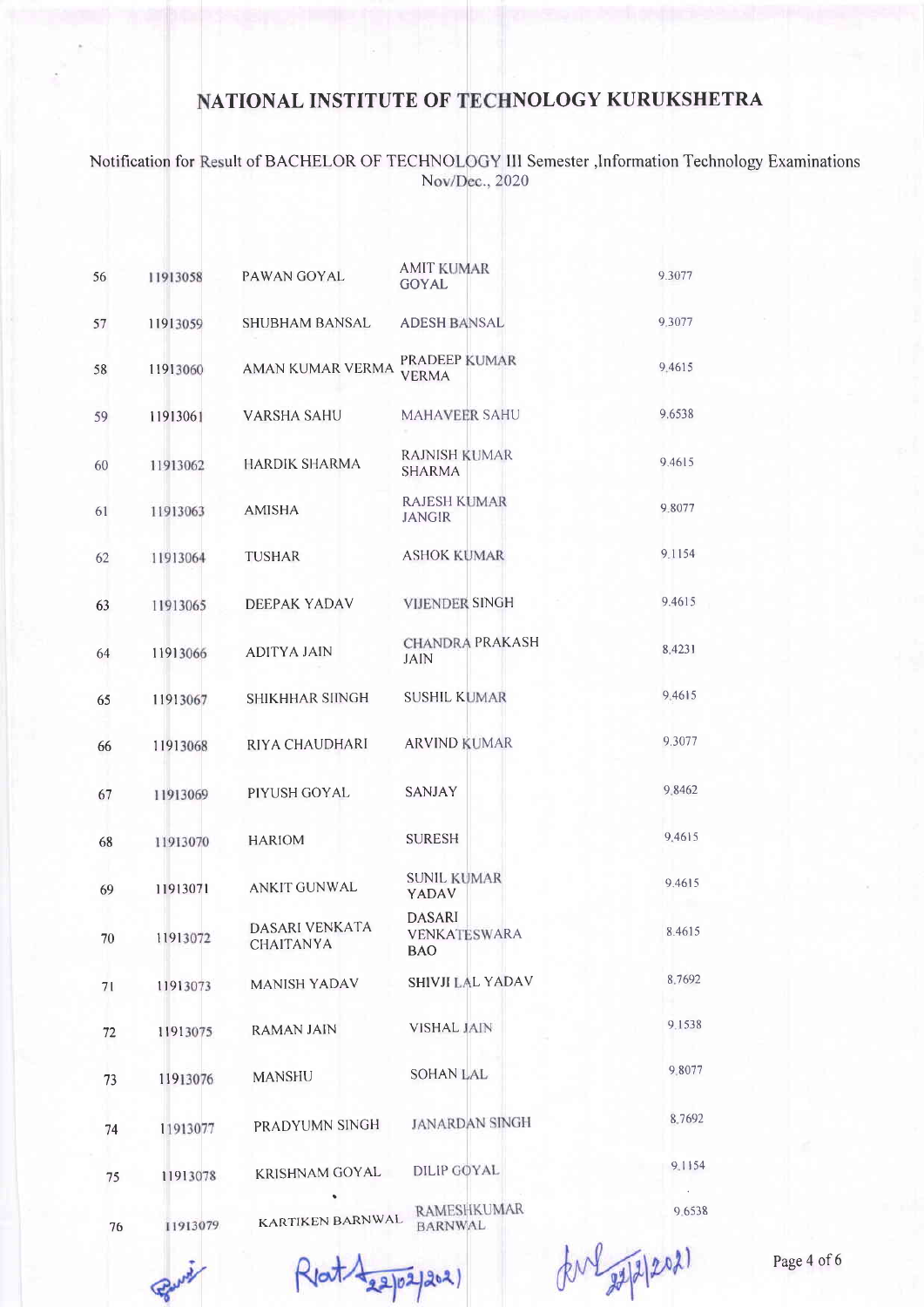Notification for Result of BACHELOR OF TECHNOLOGY III Semester , Information Technology Examinations Nov/Dec., 2020

| 77 | 11913080 | NEMALI GIRISAINATH NEMALI LENIN<br><b>REDDY</b>        | <b>REDDY</b>                            | 9.6538 |
|----|----------|--------------------------------------------------------|-----------------------------------------|--------|
| 78 | 11913081 | MOHIT SONI                                             | <b>GOPAL SONI</b>                       | 8.5769 |
| 79 | 11913082 | MANNAT JAIN                                            | <b>ANIL JAIN</b>                        | 9.6538 |
| 80 | 11913083 | URVASHI MITTAL                                         | <b>SUMAN KUMAR</b><br><b>MITTAL</b>     | 9.4615 |
| 81 | 11913084 | <b>SUMAN SAURAV JHA</b>                                | <b>HEM KUMAR JHA</b>                    | 9.2692 |
| 82 | 11913085 | <b>VIPUL</b>                                           | <b>SUBHASH</b>                          | 9.6538 |
| 83 | 11913086 | PRAHLAD KUMAR                                          | AYODHYA SAH                             | 9.4615 |
| 84 | 11913087 | <b>NEELAM</b>                                          | <b>RAMESH KAMBOJ</b>                    | 8.9615 |
| 85 | 11913088 | <b>AAYUSH MEENA</b>                                    | <b>NAWAL KISHOR</b><br><b>MEENA</b>     | 9.1538 |
| 86 | 11913089 | <b>SATYAM TOMAR</b>                                    | <b>SHREEPAL SINGH</b><br><b>TOMAR</b>   | 8.9615 |
| 87 | 11913090 | <b>SWATI MEENA</b>                                     | <b>RAM KISHAN</b><br><b>MEENA</b>       | 9.6538 |
| 88 | 11913091 | <b>MOHIT MEENA</b>                                     | <b>BHAGWAN SINGH</b>                    | 8.7692 |
| 89 | 11913092 | <b>SANDEEP SHARMA</b>                                  | <b>UDAY BHAN</b><br><b>SHARMA</b>       | 9.1538 |
| 90 | 11913093 | PRATHMESH DAKHORE PRAMOD DAKHORE                       |                                         | 8.7692 |
| 91 | 11913094 | DHANAVATH JAYANTH <sub>D. SHANKAR</sub><br><b>NAIK</b> |                                         | 9.2692 |
| 92 | 11913095 | <b>SHASHWAT SAHU</b>                                   | <b>JAINENDRA KUMAR</b><br><b>SAHU</b>   | 9.6538 |
| 93 | 11913096 | MULPURU MUKESH<br><b>NARAYAN</b>                       | MULPURU<br><b>MADHAVAN</b>              | 8.4615 |
| 94 | 11913097 | PIYUSH JHA                                             | TRILOK NATH JHA                         | 9.4615 |
| 95 | 11913098 | <b>ASHWANI</b>                                         | <b>SURESH KUMAR</b>                     | 9.3077 |
| 96 | 11913099 | <b>MANISH PUROHIT</b>                                  | <b>SURESH CHANDRA</b><br><b>PUROHIT</b> | 9.3077 |
| 97 | 11913100 | <b>SARABUDLA SAI</b><br><b>NUTHAN REDDY</b>            | <b>SARABUDLA</b><br>SAMPATH REDDY       | 9.2692 |

Rlat \$22/02/2021

Enlapped)

Page 5 of 6